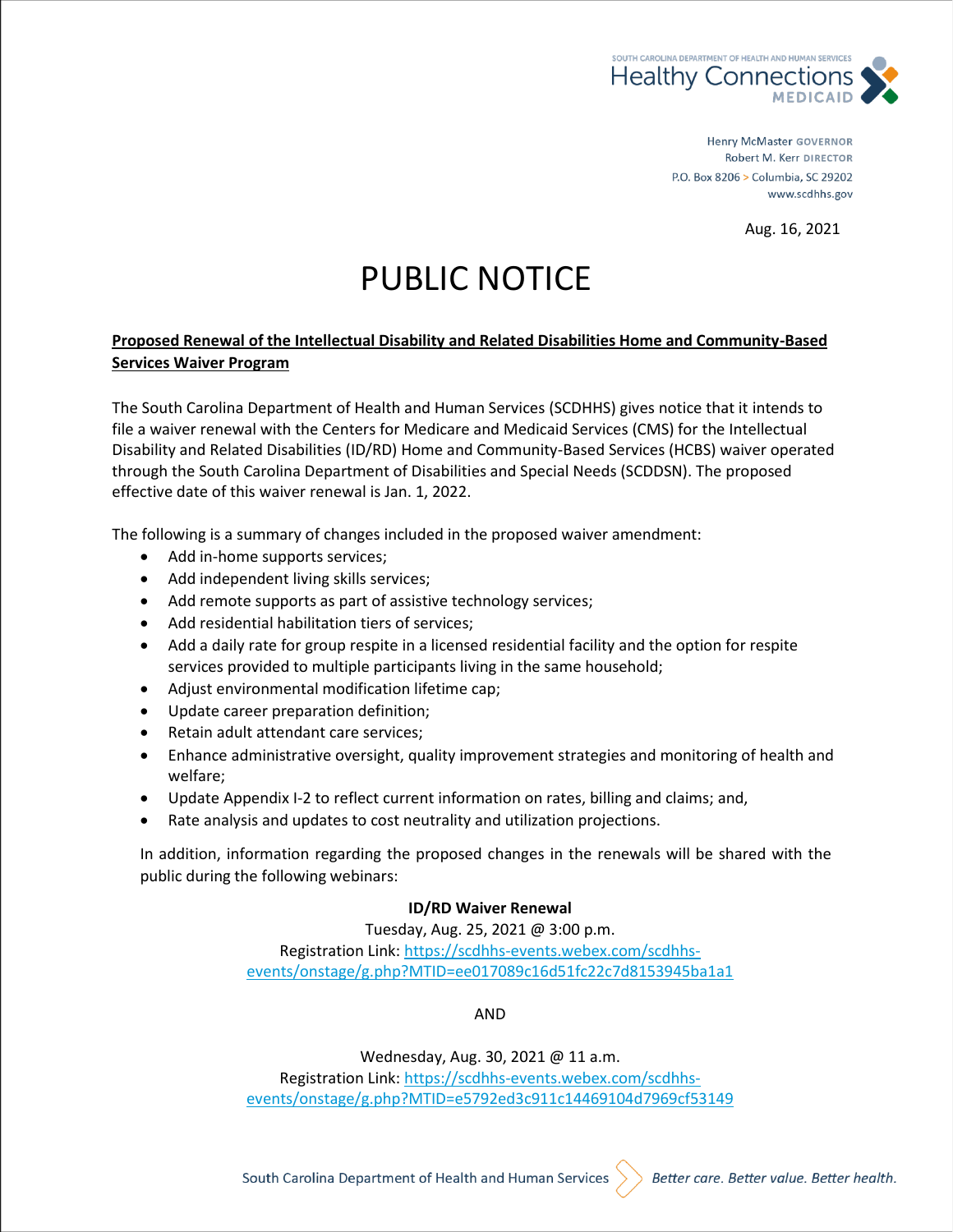Copies of the proposed waiver renewal document, including the HCBS statewide transition plan, are available for public review at the following locations and websites:

- SCDHHS main office lobby at 1801 Main Street, Columbia, South Carolina 29201
- SCDHHS Community Long Term Care regional offices (see Attachment A)
- SCDHHS website, <https://www.scdhhs.gov/public-notices>
- SCDDSN website, [www.ddsn.sc.gov](https://www.ddsn.sc.gov/)

\_\_\_\_\_\_\_\_\_\_\_\_\_\_\_\_\_\_\_\_\_\_\_\_\_\_\_\_\_\_\_\_\_\_\_\_\_\_\_\_

- Family Connection of South Carolina website, [www.familyconnectionsc.org](https://www.familyconnectionsc.org/)
- South Carolina Developmental Disabilities Council website, [www.scddc.state.sc.us](https://www.scddc.state.sc.us/)

Written comments on the draft waiver renewal document and the HCBS statewide transition plan may be sent to:

> **SCDHHS Office of Health Programs Division of Community Options Attn: Michelle Abney P.O. Box 8206 Columbia, S.C. 29202-8206**

Comments may also be submitted electronically to [Comments@scdhhs.gov.](mailto:Comments@scdhhs.gov)

Public comments must be received by SCDHHS no later than 5 p.m. Sept. 25, 2021.

Robert M. Kerr Director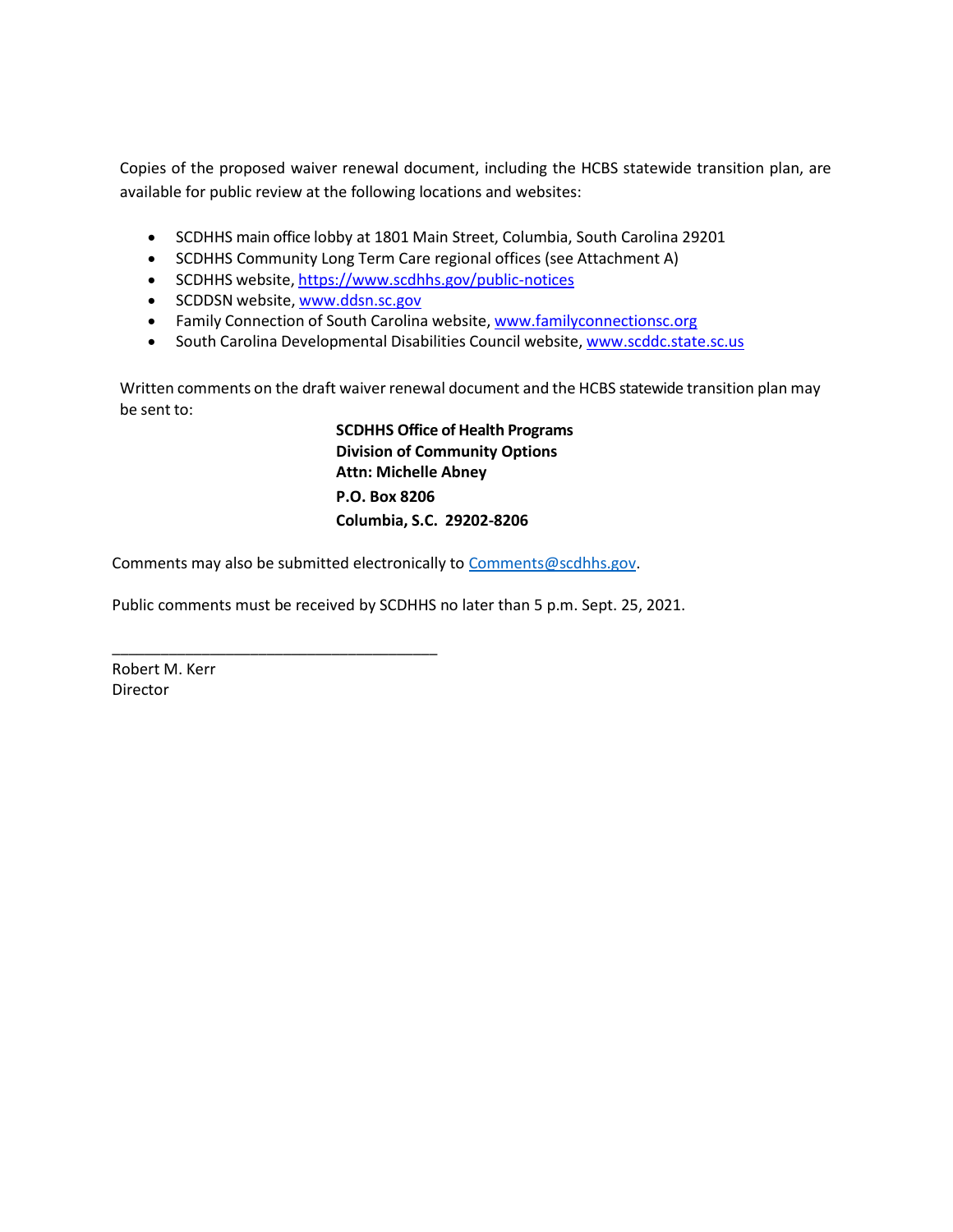## **ATTACHMENT A**

Aiken CLTC 2361 S. Centennial Avenue Building 2, Suite B Aiken, SC 29803

Anderson CLTC 3215 Martin Luther King Jr. Boulevard Anderson, SC 29625

Charleston CLTC 4130 Faber Place Drive, Suite 303 North Charleston, SC 29405

Columbia CLTC 300 Arbor Lake Drive, Suite 900 Columbia, SC 29223

Conway CLTC 1201 Creel Street Conway, SC 29527

Florence CLTC 2701 Alex Lee Boulevard, Suite 200 Florence, SC 29506

Greenville CLTC 620 North Main Street, Suite 300 Greenville, SC 29601

Greenwood CLTC 617 South Main Street Greenwood, SC 29646

Orangeburg CLTC 617 South Main Street Orangeburg, SC 29646

Ridgeland CLTC 10175 South Jacob Smart Boulevard Ridgeland, SC 29936

Rock Hill CLTC 454 South Anderson Road, Suite 11 Rock Hill, SC 29730

Spartanburg CLTC 101 North Pine Street, Suite 405 Spartanburg, SC 29302

Sumter CLTC 30 Wesmark Court Sumter, SC 29150